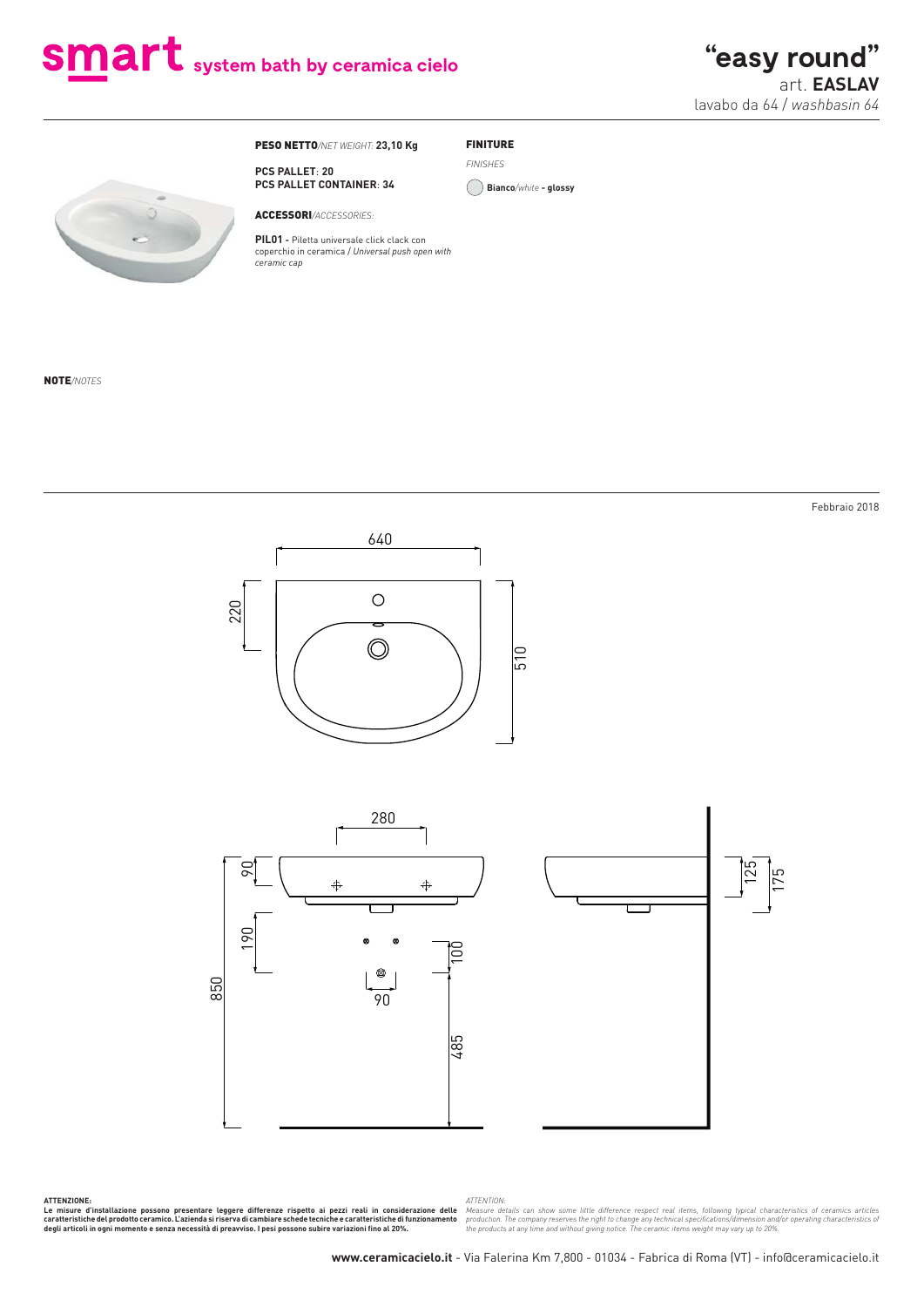# **smart** system bath by ceramica cielo

## **"easy round"**

art. **EASCOL** colonna per lavabo / *pedestal for washbasin*



PESO NETTO*/NET WEIGHT:* **11,60 Kg**

### FINITURE

**PCS PALLET**: **42 PCS PALLET CONTAINER**: **72**

ACCESSORI*/ACCESSORIES:*

*FINISHES*

**Bianco***/white* **- glossy**

NOTE*/NOTES*

Febbraio 2018



ATTENZIONE:<br>Le misure d'installazione possono presentare leggere differenze rispetto ai pezzi reali in considerazione delle<br>caratteristiche delprodotto ceramico.L'azienda si riserva di cambiare schede tecniche e caratteris

ATTENTION:<br>Measure details can show some little difference respect real items, following typical characteristics of ceramics articles<br>production. The company reserves the right to change any technical specifications/dimens